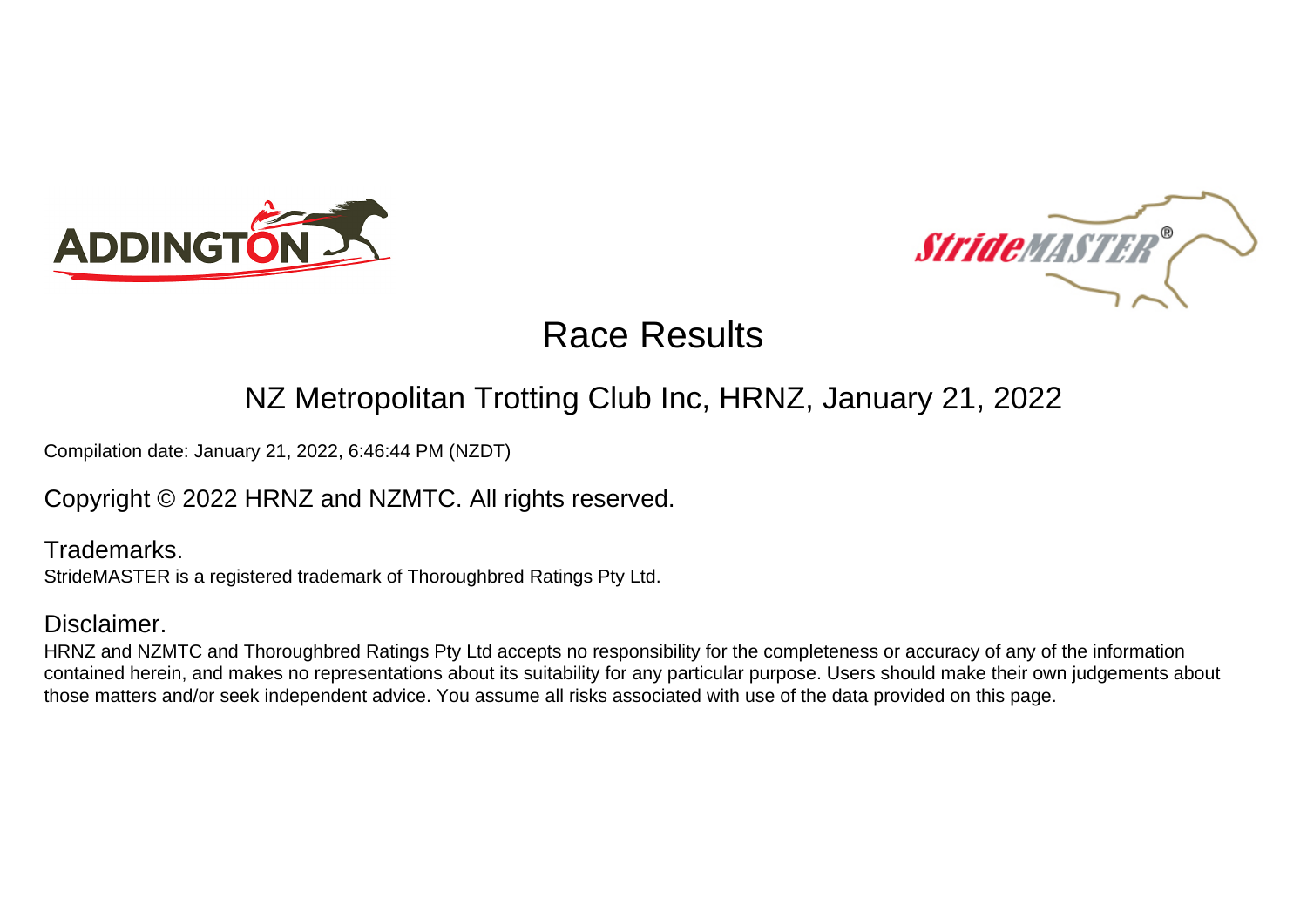



### January 21, 2022, Race 4, DUNSTAN HORSEFEEDS MOBILE TROT, Distance 1980m, Addington - Survey 1980m

|     | Result TAB no. | Horse (Barrier)              | 1980 to | 1800m to | 1600m to | 1400m to | 1200m to | 1000m to | 800m to | 600m to | 400m to          | $200m$ to | <b>Total or</b> | <b>Margin</b> |
|-----|----------------|------------------------------|---------|----------|----------|----------|----------|----------|---------|---------|------------------|-----------|-----------------|---------------|
| 1st | 13             | Galway Girl (11)             | 1800m   | 1600m    | 1400m    | 1200m    | 1000m    | 800m     | 600m    | 400m    | 200 <sub>m</sub> | <b>WP</b> | Average         |               |
|     |                | Position in running (margin) | -       | 11(7.6)  | 11(12.5) | 10(13.3) | 10(10.9) | 9(10.0)  | 9(9.0)  | 6(4.3)  | 4(1.9)           | 2(0.4)    |                 | 0.00          |
|     |                | Sectional time (s)           | 13.86   | 15.28    | 15.02    | 14.93    | 15.79    | 16.17    | 15.07   | 14.47   | 14.33            | 13.70     |                 |               |
|     |                | Cumulative time (s)          | 148.62  | 134.76   | 119.48   | 104.46   | 89.53    | 73.74    | 57.57   | 42.50   | 28.03            | 13.70     | 2:28.62         |               |
|     |                | Speed (m/s)                  | 12.99   | 13.09    | 13.32    | 13.40    | 12.67    | 12.37    | 13.27   | 13.82   | 13.96            | 14.60     | 13.32           |               |
|     |                | Stride length (m)            | 5.83    | 5.81     | 6.00     | 6.11     | 5.84     | 5.67     | 5.89    | 5.88    | 5.90             | 6.19      | 5.91            |               |
|     |                | Stride duration (s)          | 0.432   | 0.444    | 0.451    | 0.456    | 0.461    | 0.458    | 0.444   | 0.426   | 0.422            | 0.424     | 0.443           |               |
|     |                | Stride efficiency (%)        | 53.11   | 52.70    | 56.31    | 58.29    | 53.23    | 50.17    | 54.19   | 54.05   | 54.31            | 59.86     | 54.53           |               |
|     |                | Stride count                 | 30.88   | 34.44    | 33.32    | 32.75    | 34.27    | 35.30    | 33.96   | 34.01   | 33.93            | 32.31     | 335.17          |               |







Stride duration



Speed







Note: Horizontal distance axis grid lines are 200m furlongs.

#### Disclaimer.

HRNZ and NZMTC and Thoroughbred Ratings Pty Ltd accepts no responsibility for the completeness or accuracy of any of the information contained herein, and makes no representations about its suitability for any particular p matters and/or seek independent advice. You assume all risks associated with use of the data provided on this page.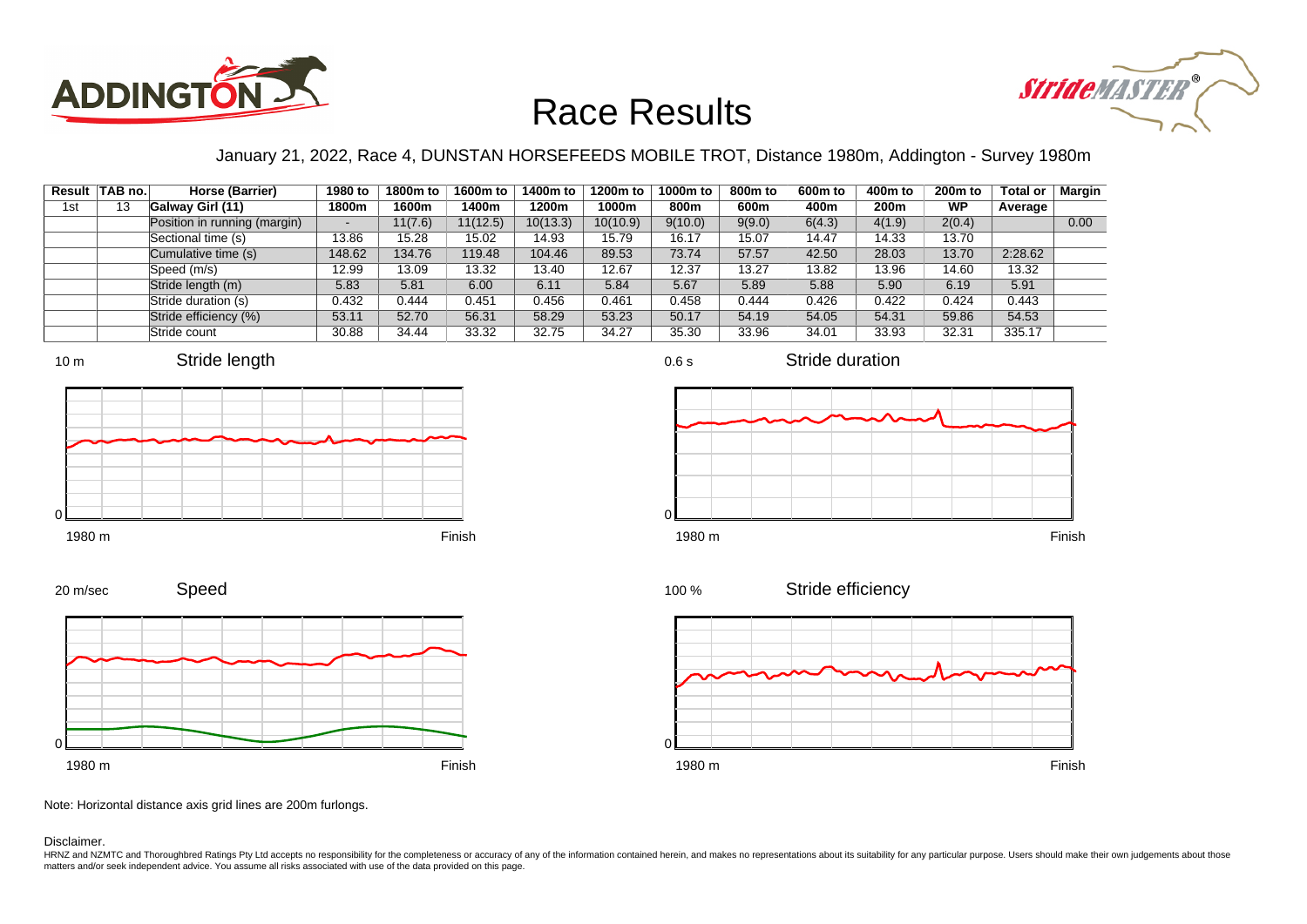



### January 21, 2022, Race 4, DUNSTAN HORSEFEEDS MOBILE TROT, Distance 1980m, Addington - Survey 1980m

|                 | Result   TAB no. | Horse (Barrier)              | 1980 to | 1800m to | 1600m to | 1400m to | 1200m to | 1000m to | 800 <sub>m</sub> to | 600m to | 400m to          | 200 <sub>m</sub> to | <b>Total or</b> | Margin |
|-----------------|------------------|------------------------------|---------|----------|----------|----------|----------|----------|---------------------|---------|------------------|---------------------|-----------------|--------|
| 2 <sub>nd</sub> | 16               | Harbour Queen (14)           | 1800m   | 1600m    | 1400m    | 1200m    | 1000m    | 800m     | 600m                | 400m    | 200 <sub>m</sub> | WP                  | Average         |        |
|                 |                  | Position in running (margin) | -       | 13(10.3) | 13(13.4) | 11(15.1) | 11(12.6) | 11(12.3) | 11(11.2)            | 10(6.5) | 6(3.2)           | 6(2.7)              |                 | 0.10   |
|                 |                  | Sectional time (s)           | 14.00   | 14.98    | 15.18    | 14.90    | 15.91    | 16.14    | 15.08               | 14.32   | 14.49            | 13.63               |                 |        |
|                 |                  | Cumulative time (s)          | 148.63  | 134.63   | 119.65   | 104.47   | 89.57    | 73.66    | 57.52               | 42.44   | 28.12            | 13.63               | 2:28.63         |        |
|                 |                  | Speed (m/s)                  | 12.86   | 13.35    | 13.18    | 13.42    | 12.57    | 12.39    | 13.26               | 13.97   | 13.80            | 14.67               | 13.32           |        |
|                 |                  | Stride length (m)            | 5.97    | 6.05     | 6.11     | 6.25     | 5.91     | 5.83     | 6.04                | 6.23    | 6.04             | 6.11                | 6.05            |        |
|                 |                  | Stride duration (s)          | 0.455   | 0.453    | 0.464    | 0.465    | 0.470    | 0.470    | 0.456               | 0.446   | 0.437            | 0.417               | 0.454           |        |
|                 |                  | Stride efficiency (%)        | 55.70   | 57.14    | 58.43    | 60.97    | 54.64    | 53.06    | 57.04               | 60.62   | 56.94            | 58.40               | 57.24           |        |
|                 |                  | Stride count                 | 30.15   | 33.08    | 32.71    | 32.02    | 33.82    | 34.32    | 33.10               | 32.11   | 33.13            | 32.72               | 327.16          |        |











Stride duration



Stride efficiency 100 %



Note: Horizontal distance axis grid lines are 200m furlongs.

Speed

#### Disclaimer.

20 m/sec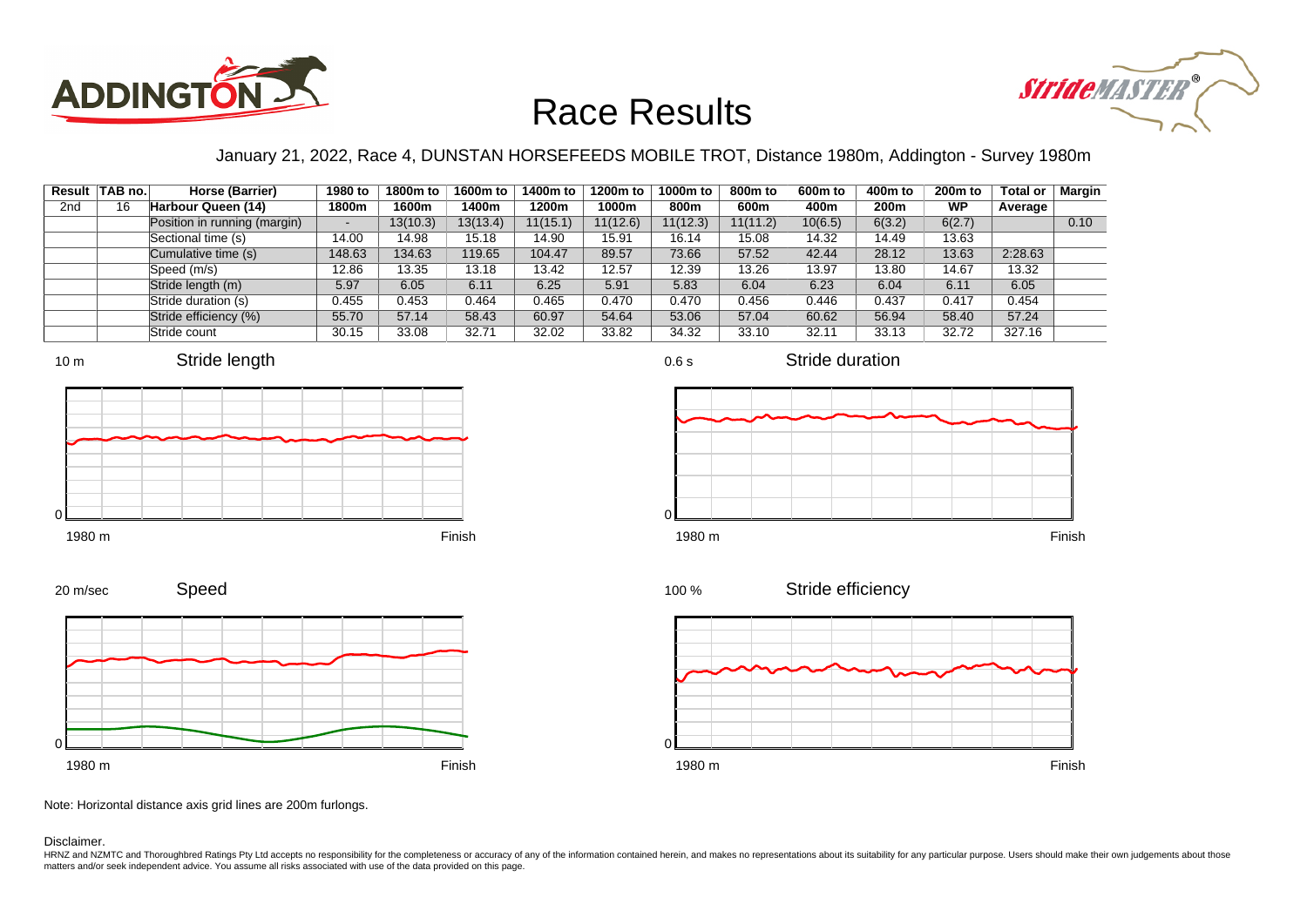



### January 21, 2022, Race 4, DUNSTAN HORSEFEEDS MOBILE TROT, Distance 1980m, Addington - Survey 1980m

|     | Result TAB no. | Horse (Barrier)              | 1980 to                  | 1800m to | 1600m to | 1400m to | 1200m to | 1000m to | 800m to | 600 <sub>m</sub> to | 400m to | 200 <sub>m</sub> to | <b>Total or</b> | Margin |
|-----|----------------|------------------------------|--------------------------|----------|----------|----------|----------|----------|---------|---------------------|---------|---------------------|-----------------|--------|
| 3rd |                | <b>Martha Stuart (3)</b>     | 1800m                    | 1600m    | 1400m    | 1200m    | 1000m    | 800m     | 600m    | 400m                | 200m    | <b>WP</b>           | Average         |        |
|     |                | Position in running (margin) | $\overline{\phantom{0}}$ | 4(2.1)   | 5(6.0)   | 5(7.2)   | 4(5.1)   | 3(3.2)   | 2(2.1)  | 2(0.7)              | 2(0.4)  | 3(0.4)              |                 | 1.20   |
|     |                | Sectional time (s)           | 12.59                    | 15.11    | 15.09    | 14.96    | 15.65    | 16.12    | 15.64   | 14.82               | 14.58   | 14.28               |                 |        |
|     |                | Cumulative time (s)          | 148.84                   | 136.25   | 121.14   | 106.05   | 91.09    | 75.44    | 59.32   | 43.68               | 28.86   | 14.28               | 2:28.84         |        |
|     |                | Speed (m/s)                  | 14.30                    | 13.24    | 13.25    | 13.37    | 12.78    | 12.41    | 12.79   | 13.50               | 13.72   | 14.01               | 13.30           |        |
|     |                | Stride length (m)            | 5.82                     | 5.98     | 5.98     | 6.07     | 5.90     | 5.68     | 5.81    | 5.78                | 5.82    | 6.01                | 5.88            |        |
|     |                | Stride duration (s)          | 0.415                    | 0.452    | 0.451    | 0.454    | 0.462    | 0.458    | 0.454   | 0.428               | 0.424   | 0.429               | 0.442           |        |
|     |                | Stride efficiency (%)        | 52.93                    | 55.94    | 55.83    | 57.49    | 54.39    | 50.47    | 52.75   | 52.18               | 52.89   | 56.43               | 54.08           |        |
|     |                | Stride count                 | 30.93                    | 33.43    | 33.46    | 32.97    | 33.90    | 35.19    | 34.42   | 34.61               | 34.38   | 33.28               | 336.57          |        |









Stride duration











Note: Horizontal distance axis grid lines are 200m furlongs.

Speed

Disclaimer.

20 m/sec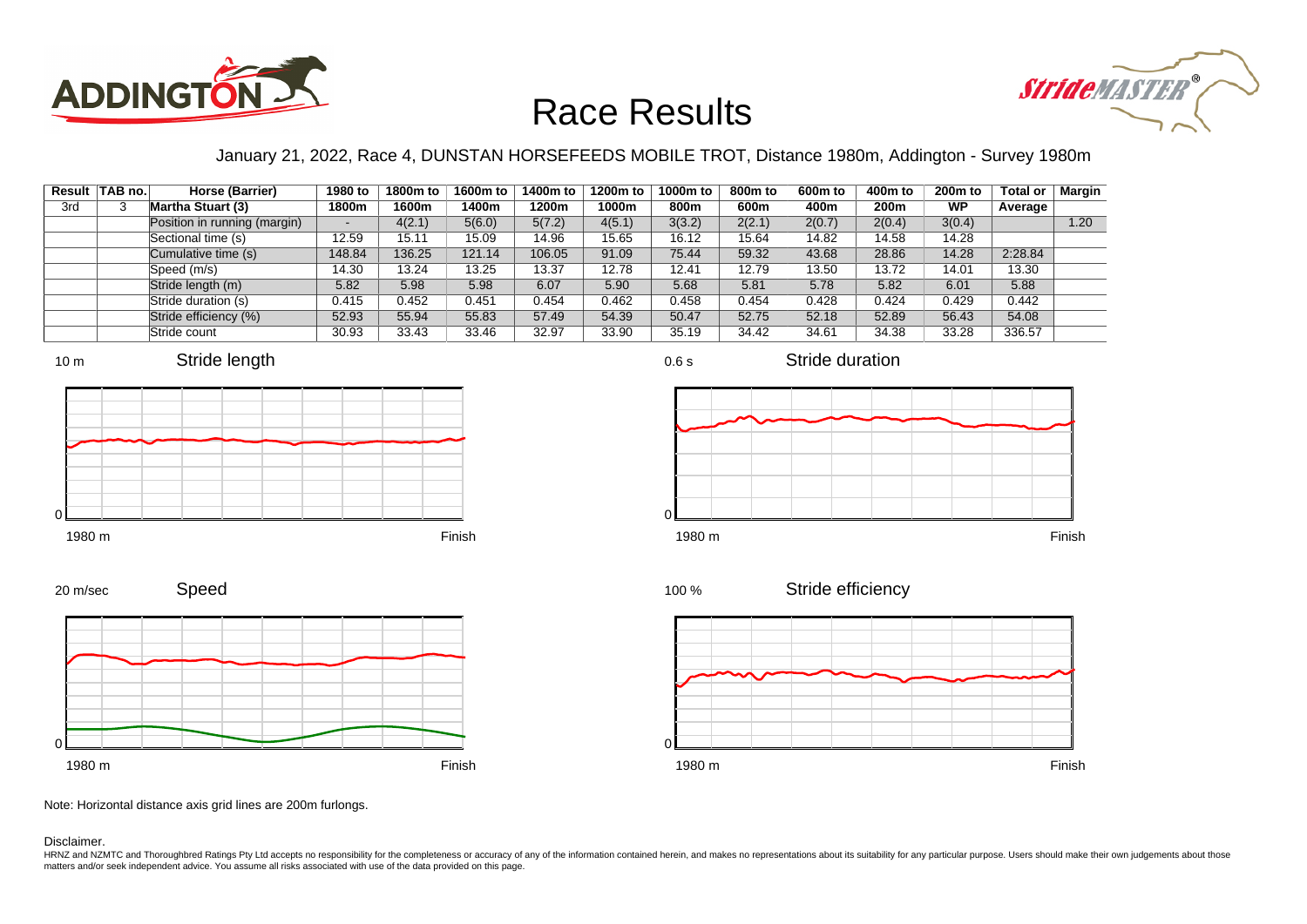



### January 21, 2022, Race 4, DUNSTAN HORSEFEEDS MOBILE TROT, Distance 1980m, Addington - Survey 1980m

0.6 s

|     | Result TAB no. | Horse (Barrier)              | 1980 to                  | 1800m to | 1600m to | 1400m to | 1200m to | 1000m to | 800m to | 600 <sub>m</sub> to | 400m to | 200 <sub>m</sub> to | <b>Total or</b> | Margin |
|-----|----------------|------------------------------|--------------------------|----------|----------|----------|----------|----------|---------|---------------------|---------|---------------------|-----------------|--------|
| 4th |                | Trixton Time (1)             | 1800m                    | 1600m    | 1400m    | 1200m    | 1000m    | 800m     | 600m    | 400m                | 200m    | <b>WP</b>           | Average         |        |
|     |                | Position in running (margin) | $\overline{\phantom{0}}$ | 6(3.8)   | 7(8.4)   | 7(10.1)  | 7(8.1)   | 5(5.9)   | 5(4.3)  | 4(2.9)              | 5(2.3)  | 5(1.9)              |                 | 1.80   |
|     |                | Sectional time (s)           | 12.83                    | 15.23    | 15.16    | 14.98    | 15.60    | 16.05    | 15.63   | 14.77               | 14.51   | 14.18               |                 |        |
|     |                | Cumulative time (s)          | 148.94                   | 136.11   | 120.88   | 105.72   | 90.74    | 75.14    | 59.09   | 43.46               | 28.69   | 14.18               | 2:28.94         |        |
|     |                | Speed (m/s)                  | 14.03                    | 13.13    | 13.19    | 13.35    | 12.82    | 12.46    | 12.80   | 13.54               | 13.78   | 14.10               | 13.29           |        |
|     |                | Stride length (m)            | 6.20                     | 6.39     | 6.38     | 6.46     | 6.33     | 6.14     | 6.17    | 6.38                | 6.42    | 6.52                | 6.34            |        |
|     |                | Stride duration (s)          | 0.450                    | 0.487    | 0.484    | 0.484    | 0.494    | 0.493    | 0.482   | 0.472               | 0.466   | 0.462               | 0.477           |        |
|     |                | Stride efficiency (%)        | 60.04                    | 63.85    | 63.58    | 65.25    | 62.61    | 58.93    | 59.45   | 63.70               | 64.41   | 66.37               | 62.78           |        |
|     |                | Stride count                 | 29.04                    | 31.29    | 31.35    | 30.95    | 31.60    | 32.57    | 32.42   | 31.32               | 31.15   | 30.69               | 312.38          |        |







Stride duration





1980 m Finish





Note: Horizontal distance axis grid lines are 200m furlongs.

Disclaimer.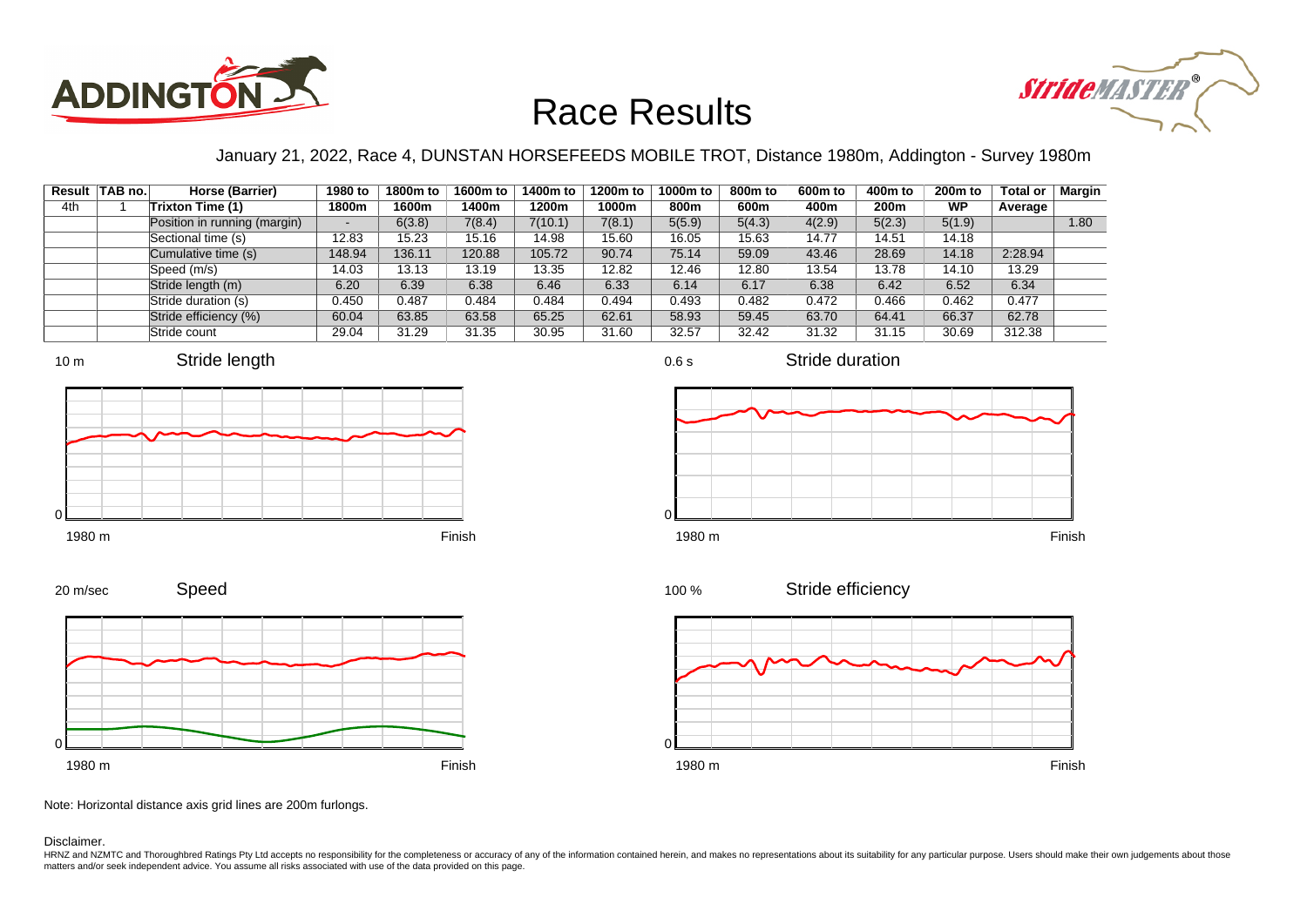



### January 21, 2022, Race 4, DUNSTAN HORSEFEEDS MOBILE TROT, Distance 1980m, Addington - Survey 1980m

|     | Result TAB no. | Horse (Barrier)              | 1980 to                  | 1800m to | 1600m to | 1400m to | 1200m to | 1000m to | 800m to | 600 <sub>m</sub> to | 400m to | 200 <sub>m</sub> to | <b>Total or</b> | <b>Margin</b> |
|-----|----------------|------------------------------|--------------------------|----------|----------|----------|----------|----------|---------|---------------------|---------|---------------------|-----------------|---------------|
| 5th |                | <b>Winning Bones (7)</b>     | 1800m                    | 1600m    | 1400m    | 1200m    | 1000m    | 800m     | 600m    | 400m                | 200m    | <b>WP</b>           | Average         |               |
|     |                | Position in running (margin) | $\overline{\phantom{a}}$ | 1(0.0)   | 1(0.0)   | 2(1.5)   | 2(1.7)   | 2(2.8)   | 3(2.1)  | 3(1.7)              | 3(1.3)  | 4(1.6)              |                 | 2.10          |
|     |                | Sectional time (s)           | 12.24                    | 14.46    | 15.14    | 15.35    | 16.14    | 16.20    | 15.80   | 14.81               | 14.62   | 14.23               |                 |               |
|     |                | Cumulative time (s)          | 148.99                   | 136.75   | 122.29   | 107.15   | 91.80    | 75.66    | 59.46   | 43.66               | 28.85   | 14.23               | 2:28.99         |               |
|     |                | Speed (m/s)                  | 14.71                    | 13.83    | 13.21    | 13.03    | 12.39    | 12.35    | 12.66   | 13.50               | 13.68   | 14.05               | 13.29           |               |
|     |                | Stride length (m)            | 5.85                     | 5.96     | 6.09     | 6.20     | 6.06     | 5.90     | 5.93    | 6.11                | 6.09    | 5.97                | 6.02            |               |
|     |                | Stride duration (s)          | 0.408                    | 0.431    | 0.461    | 0.476    | 0.489    | 0.478    | 0.469   | 0.452               | 0.446   | 0.425               | 0.453           |               |
|     |                | Stride efficiency (%)        | 53.49                    | 55.47    | 58.01    | 60.10    | 57.40    | 54.45    | 54.95   | 58.27               | 58.02   | 55.66               | 56.56           |               |
|     |                | Stride count                 | 30.77                    | 33.57    | 32.83    | 32.25    | 33.00    | 33.88    | 33.73   | 32.75               | 32.82   | 33.51               | 329.11          |               |







Stride duration

Speed 20 m/sec



Stride efficiency 100 %



Note: Horizontal distance axis grid lines are 200m furlongs.

Disclaimer.

HRNZ and NZMTC and Thoroughbred Ratings Pty Ltd accepts no responsibility for the completeness or accuracy of any of the information contained herein, and makes no representations about its suitability for any particular p matters and/or seek independent advice. You assume all risks associated with use of the data provided on this page.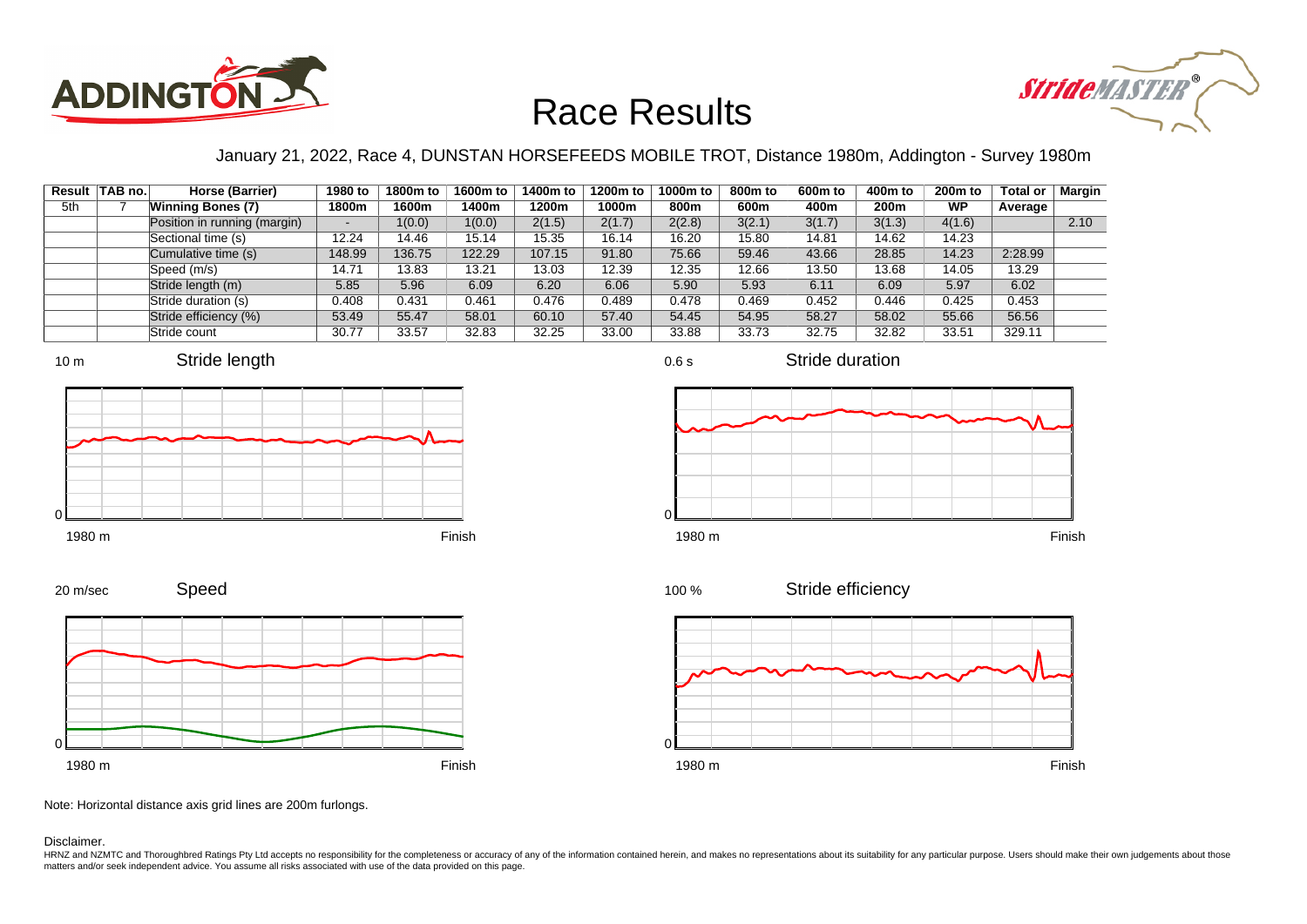



### January 21, 2022, Race 4, DUNSTAN HORSEFEEDS MOBILE TROT, Distance 1980m, Addington - Survey 1980m

0.6 s

|     | Result TAB no. | Horse (Barrier)              | 1980 to                  | 1800m to | 1600m to | 1400m to | 1200m to | 1000m to | 800m to | 600 <sub>m</sub> to | 400m to | 200 <sub>m</sub> to | <b>Total or</b> | <b>Margin</b> |
|-----|----------------|------------------------------|--------------------------|----------|----------|----------|----------|----------|---------|---------------------|---------|---------------------|-----------------|---------------|
| 6th | 14             | Monrika (12)                 | 1800m                    | 1600m    | 1400m    | 1200m    | 1000m    | 800m     | 600m    | 400m                | 200m    | <b>WP</b>           | Average         |               |
|     |                | Position in running (margin) | $\overline{\phantom{0}}$ | 5(2.8)   | 4(4.3)   | 1(0.0)   | 1(0.0)   | 1(0.0)   | 1(0.0)  | 1(0.0)              | 1(0.0)  | 1(0.0)              |                 | 2.50          |
|     |                | Sectional time (s)           | 12.88                    | 14.71    | 14.18    | 15.31    | 15.96    | 16.32    | 15.86   | 14.88               | 14.58   | 14.38               |                 |               |
|     |                | Cumulative time (s)          | 149.06                   | 136.18   | 121.47   | 107.29   | 91.98    | 76.02    | 59.70   | 43.84               | 28.96   | 14.38               | 2:29.06         |               |
|     |                | Speed (m/s)                  | 13.98                    | 13.60    | 14.10    | 13.06    | 12.53    | 12.25    | 12.61   | 13.44               | 13.72   | 13.91               | 13.28           |               |
|     |                | Stride length (m)            | 6.19                     | 6.28     | 6.37     | 6.55     | 6.32     | 6.06     | 6.15    | 6.26                | 6.37    | 6.50                | 6.30            |               |
|     |                | Stride duration (s)          | 0.437                    | 0.462    | 0.451    | 0.501    | 0.504    | 0.495    | 0.488   | 0.466               | 0.464   | 0.467               | 0.474           |               |
|     |                | Stride efficiency (%)        | 59.84                    | 61.64    | 63.36    | 66.97    | 62.40    | 57.46    | 59.08   | 61.28               | 63.38   | 66.04               | 62.07           |               |
|     |                | Stride count                 | 29.09                    | 31.84    | 31.41    | 30.55    | 31.65    | 32.98    | 32.53   | 31.94               | 31.41   | 30.76               | 314.16          |               |











Stride efficiency 100 %



Speed 20 m/sec



Note: Horizontal distance axis grid lines are 200m furlongs.

Disclaimer.

HRNZ and NZMTC and Thoroughbred Ratings Pty Ltd accepts no responsibility for the completeness or accuracy of any of the information contained herein, and makes no representations about its suitability for any particular p matters and/or seek independent advice. You assume all risks associated with use of the data provided on this page.

 $\Omega$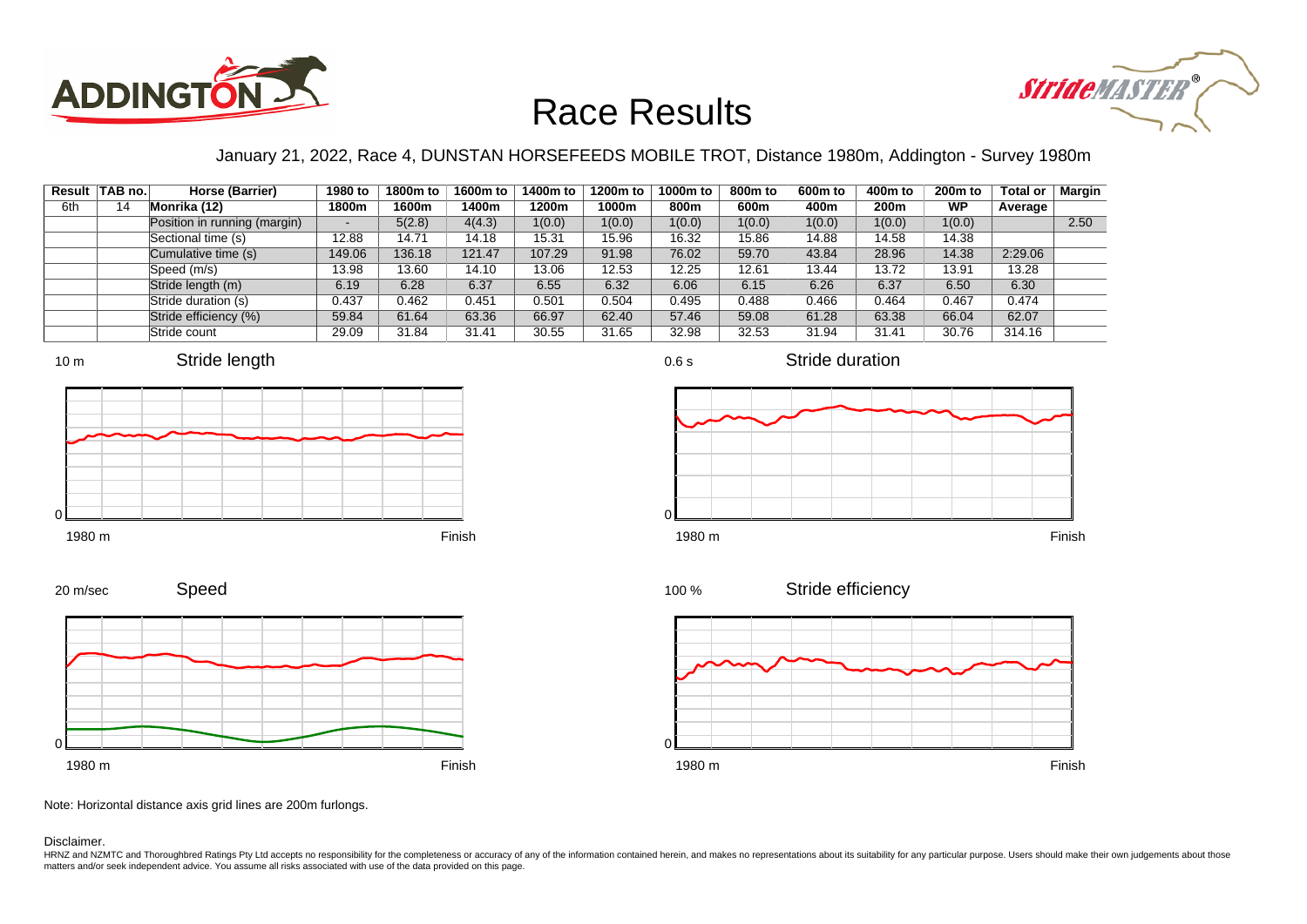



### January 21, 2022, Race 4, DUNSTAN HORSEFEEDS MOBILE TROT, Distance 1980m, Addington - Survey 1980m

0.6 s

|     | Result TAB no. | Horse (Barrier)              | 1980 to | 1800m to | 1600m to | 1400m to | 1200m to | 1000m to | 800m to | 600 <sub>m</sub> to | 400m to | 200 <sub>m</sub> to | <b>Total or</b> | Margin |
|-----|----------------|------------------------------|---------|----------|----------|----------|----------|----------|---------|---------------------|---------|---------------------|-----------------|--------|
| 7th |                | Sonoma Tyron (6)             | 1800m   | 1600m    | 1400m    | 1200m    | 1000m    | 800m     | 600m    | 400m                | 200m    | <b>WP</b>           | Average         |        |
|     |                | Position in running (margin) | $\sim$  | 7(4.8)   | 9(10.1)  | 8(11.3)  | 8(9.7)   | 7(7.1)   | 6(5.8)  | 7(4.7)              | 8(3.9)  | 8(3.9)              |                 | 3.00   |
|     |                | Sectional time (s)           | 13.10   | 15.35    | 15.08    | 15.06    | 15.52    | 16.11    | 15.68   | 14.74               | 14.58   | 13.94               |                 |        |
|     |                | Cumulative time (s)          | 149.16  | 136.06   | 120.71   | 105.63   | 90.57    | 75.05    | 58.94   | 43.26               | 28.52   | 13.94               | 2:29.16         |        |
|     |                | Speed (m/s)                  | 13.74   | 13.03    | 13.26    | 13.28    | 12.89    | 12.41    | 12.76   | 13.57               | 13.72   | 14.35               | 13.27           |        |
|     |                | Stride length (m)            | 5.81    | 5.55     | 5.73     | 5.81     | 5.71     | 5.52     | 5.64    | 5.81                | 5.84    | 6.08                | 5.75            |        |
|     |                | Stride duration (s)          | 0.425   | 0.426    | 0.432    | 0.438    | 0.443    | 0.445    | 0.442   | 0.428               | 0.426   | 0.424               | 0.433           |        |
|     |                | Stride efficiency (%)        | 52.69   | 48.14    | 51.25    | 52.80    | 51.01    | 47.60    | 49.67   | 52.79               | 53.36   | 57.76               | 51.58           |        |
|     |                | Stride count                 | 31.00   | 36.04    | 34.92    | 34.41    | 35.01    | 36.24    | 35.48   | 34.41               | 34.22   | 32.90               | 344.63          |        |

















Note: Horizontal distance axis grid lines are 200m furlongs.

Speed

#### Disclaimer.

20 m/sec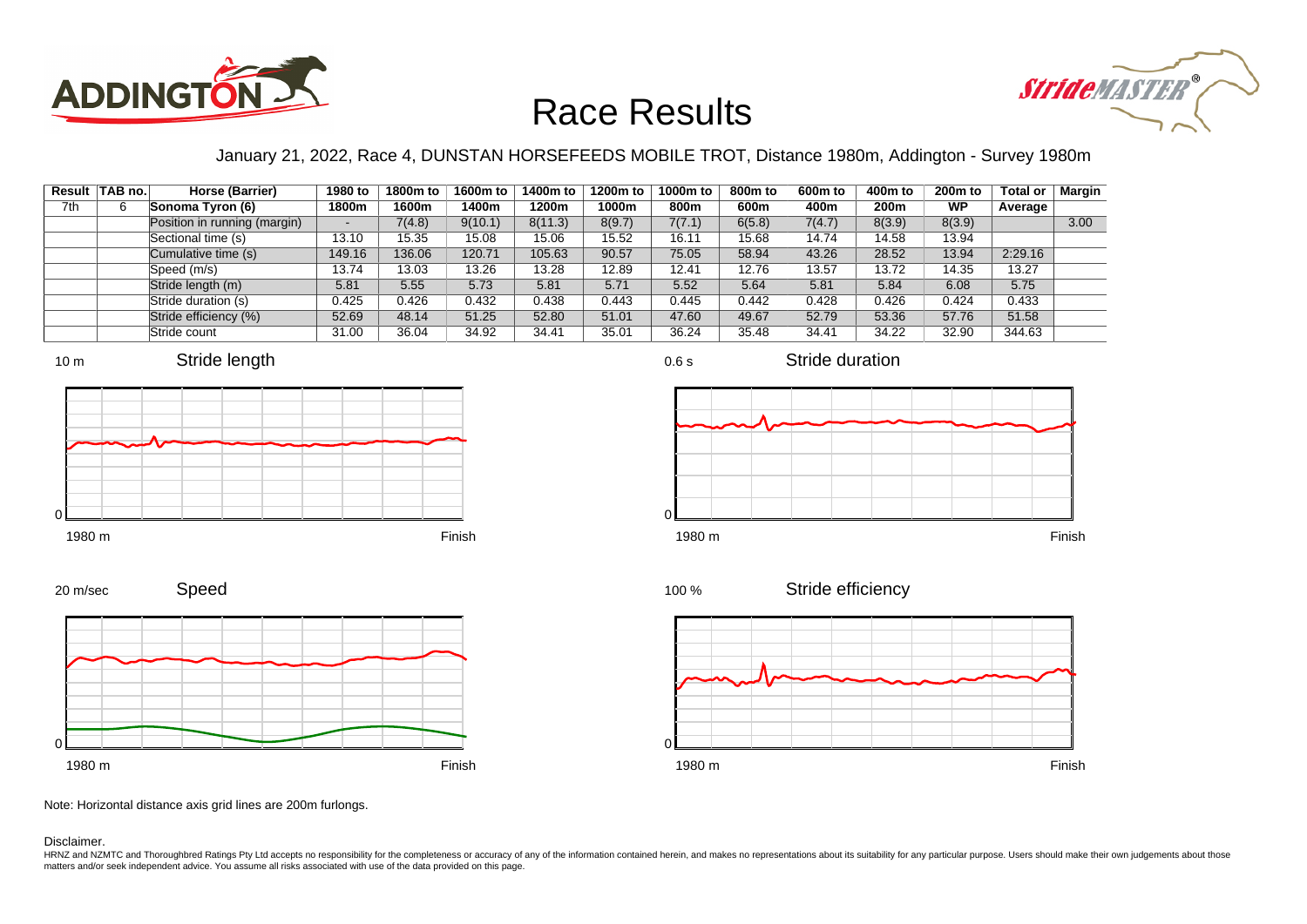



### January 21, 2022, Race 4, DUNSTAN HORSEFEEDS MOBILE TROT, Distance 1980m, Addington - Survey 1980m

0.6 s

|     | Result TAB no. | Horse (Barrier)              | 1980 to                  | 1800m to | 1600m to | 1400m to | 1200m to | 1000m to | 800m to | 600 <sub>m</sub> to | 400m to | 200 <sub>m</sub> to | <b>Total or</b> | Margin |
|-----|----------------|------------------------------|--------------------------|----------|----------|----------|----------|----------|---------|---------------------|---------|---------------------|-----------------|--------|
| 8th |                | Rachmaninov (9)              | 1800m                    | 1600m    | 1400m    | 1200m    | 1000m    | 800m     | 600m    | 400m                | 200m    | <b>WP</b>           | Average         |        |
|     |                | Position in running (margin) | $\overline{\phantom{0}}$ | 8(5.4)   | 8(9.8)   | 6(9.8)   | 6(7.7)   | 8(8.5)   | 8(7.7)  | 9(6.3)              | 10(5.4) | 9(5.4)              |                 | 4.20   |
|     |                | Sectional time (s)           | 13.10                    | 15.19    | 14.89    | 14.97    | 16.10    | 16.19    | 15.62   | 14.72               | 14.59   | 14.00               |                 |        |
|     |                | Cumulative time (s)          | 149.37                   | 136.27   | 121.08   | 106.19   | 91.22    | 75.12    | 58.93   | 43.31               | 28.59   | 14.00               | 2:29.37         |        |
|     |                | Speed (m/s)                  | 13.74                    | 13.17    | 13.43    | 13.36    | 12.42    | 12.35    | 12.80   | 13.59               | 13.71   | 14.29               | 13.26           |        |
|     |                | Stride length (m)            | 6.52                     | 6.51     | 6.49     | 6.75     | 6.35     | 6.19     | 6.30    | 6.39                | 6.39    | 6.81                | 6.46            |        |
|     |                | Stride duration (s)          | 0.471                    | 0.495    | 0.483    | 0.505    | 0.511    | 0.501    | 0.492   | 0.470               | 0.466   | 0.477               | 0.488           |        |
|     |                | Stride efficiency (%)        | 66.44                    | 66.28    | 65.82    | 71.16    | 62.94    | 59.81    | 62.08   | 63.84               | 63.74   | 72.49               | 65.29           |        |
|     |                | Stride count                 | 27.61                    | 30.71    | 30.82    | 29.64    | 31.51    | 32.33    | 31.73   | 31.29               | 31.32   | 29.37               | 306.33          |        |







Stride duration









Note: Horizontal distance axis grid lines are 200m furlongs.

Disclaimer.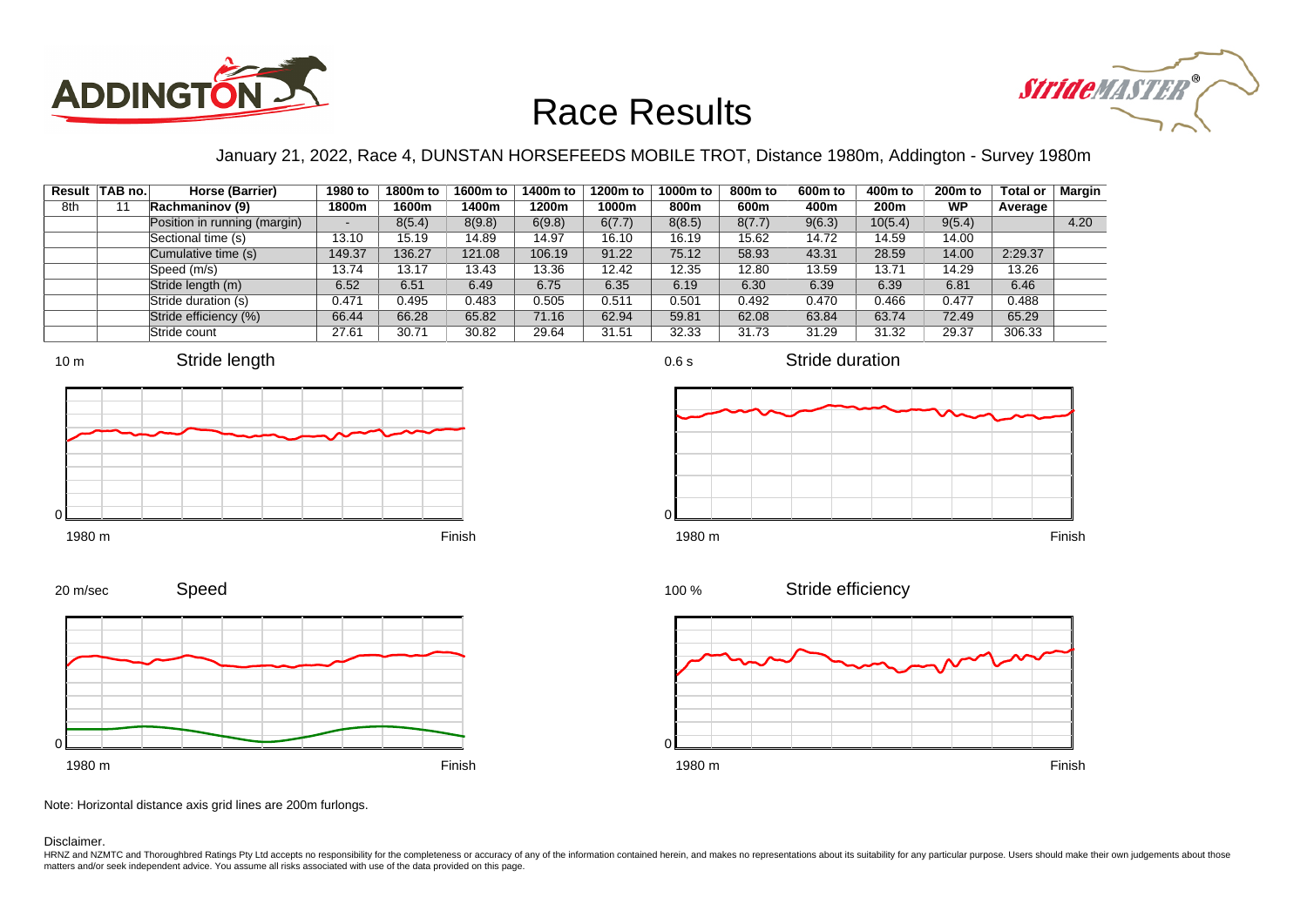



### January 21, 2022, Race 4, DUNSTAN HORSEFEEDS MOBILE TROT, Distance 1980m, Addington - Survey 1980m

|     | Result TAB no. | Horse (Barrier)              | 1980 to                  | 1800m to | 1600m to | 1400m to | 1200m to | 1000m to | 800m to | 600 <sub>m</sub> to | 400m to | 200 <sub>m</sub> to | <b>Total or</b> | Margin |
|-----|----------------|------------------------------|--------------------------|----------|----------|----------|----------|----------|---------|---------------------|---------|---------------------|-----------------|--------|
| 9th | w              | Samanthas Moon (5)           | 1800m                    | 1600m    | 1400m    | 1200m    | 1000m    | 800m     | 600m    | 400m                | 200m    | <b>WP</b>           | Average         |        |
|     |                | Position in running (margin) | $\overline{\phantom{0}}$ | 2(0.3)   | 2(1.9)   | 3(3.5)   | 3(3.5)   | 4(4.2)   | 4(4.1)  | 5(3.7)              | 7(3.5)  | 7(3.4)              |                 | 4.40   |
|     |                | Sectional time (s)           | 12.40                    | 14.73    | 15.15    | 15.32    | 16.07    | 16.30    | 15.80   | 14.83               | 14.56   | 14.24               |                 |        |
|     |                | Cumulative time (s)          | 149.40                   | 137.00   | 122.27   | 107.12   | 91.80    | 75.73    | 59.43   | 43.63               | 28.80   | 14.24               | 2:29.40         |        |
|     |                | Speed (m/s)                  | 14.52                    | 13.58    | 13.20    | 13.05    | 12.45    | 12.27    | 12.66   | 13.49               | 13.74   | 14.04               | 13.25           |        |
|     |                | Stride length (m)            | 6.36                     | 6.34     | 6.33     | 6.16     | 6.12     | 5.93     | 5.99    | 6.29                | 6.47    | 6.56                | 6.25            |        |
|     |                | Stride duration (s)          | 0.442                    | 0.467    | 0.479    | 0.472    | 0.492    | 0.483    | 0.474   | 0.466               | 0.471   | 0.467               | 0.471           |        |
|     |                | Stride efficiency (%)        | 63.28                    | 62.80    | 62.57    | 59.28    | 58.44    | 54.95    | 56.15   | 61.80               | 65.38   | 67.32               | 61.00           |        |
|     |                | Stride count                 | 28.29                    | 31.55    | 31.61    | 32.47    | 32.70    | 33.73    | 33.36   | 31.80               | 30.92   | 30.47               | 316.90          |        |







1980 m Finish





Stride duration



Speed 20 m/sec



Note: Horizontal distance axis grid lines are 200m furlongs.

#### Disclaimer.

HRNZ and NZMTC and Thoroughbred Ratings Pty Ltd accepts no responsibility for the completeness or accuracy of any of the information contained herein, and makes no representations about its suitability for any particular p matters and/or seek independent advice. You assume all risks associated with use of the data provided on this page.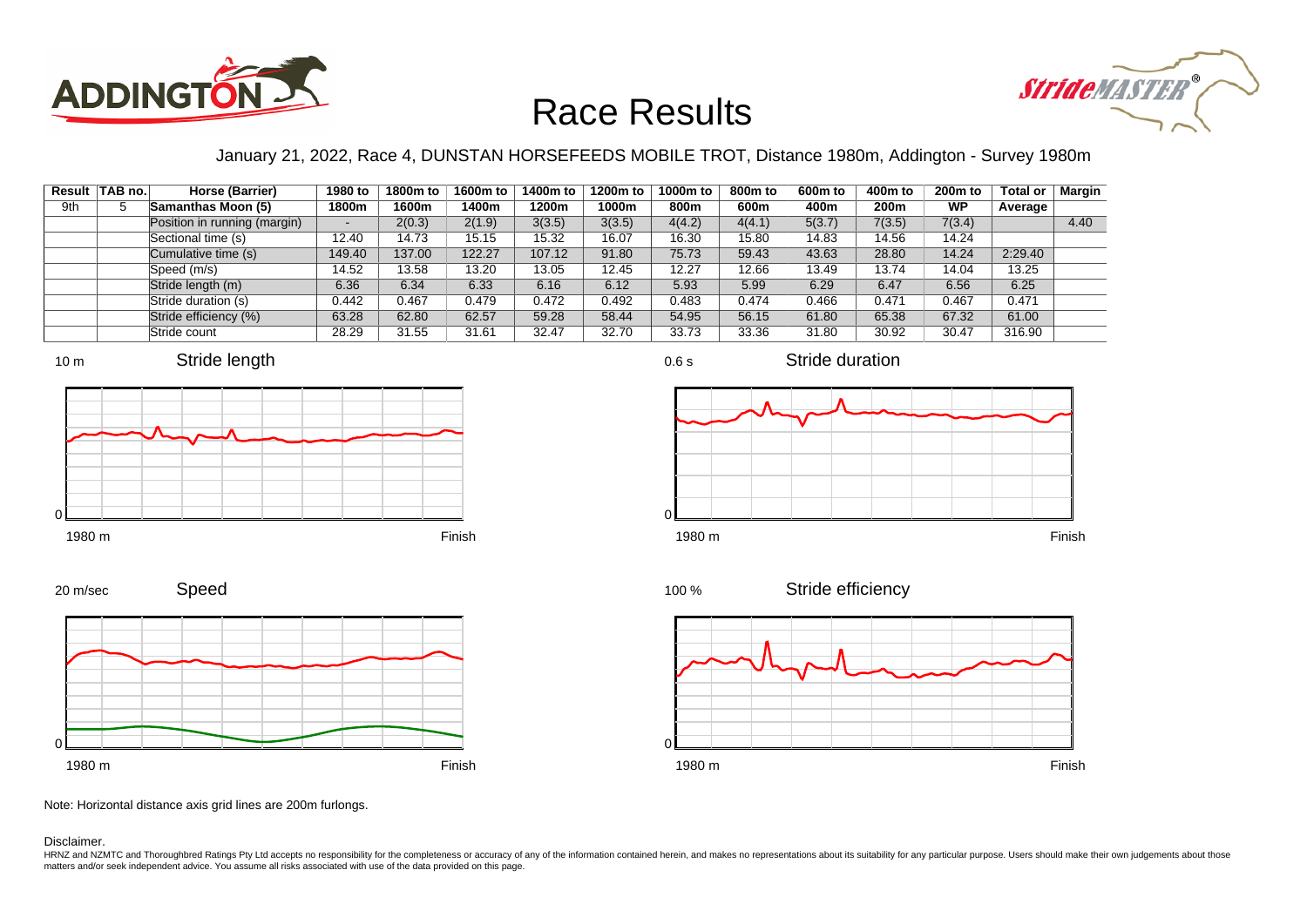



### January 21, 2022, Race 4, DUNSTAN HORSEFEEDS MOBILE TROT, Distance 1980m, Addington - Survey 1980m

|      | Result   TAB no. | Horse (Barrier)              | 1980 to                  | 1800m to | 1600m to | 1400m to | 1200m to | 1000m to | 800m to  | 600 <sub>m</sub> to | 400m to | 200 <sub>m</sub> to | <b>Total or</b> | Margin |
|------|------------------|------------------------------|--------------------------|----------|----------|----------|----------|----------|----------|---------------------|---------|---------------------|-----------------|--------|
| 10th | 15               | Aiguille (13)                | 1800m                    | 1600m    | 1400m    | 1200m    | 1000m    | 800m     | 600m     | 400m                | 200m    | <b>WP</b>           | Average         |        |
|      |                  | Position in running (margin) | $\overline{\phantom{a}}$ | 12(9.3)  | 10(12.0) | 9(13.2)  | 9(10.1)  | 10(10.5) | 10(10.3) | 12(8.1)             | 12(7.7) | 12(7.6)             |                 | 4.60   |
|      |                  | Sectional time (s)           | 13.81                    | 14.91    | 15.09    | 14.80    | 16.03    | 16.28    | 15.51    | 14.80               | 14.56   | 13.65               |                 |        |
|      |                  | Cumulative time (s)          | 149.44                   | 135.63   | 120.72   | 105.63   | 90.83    | 74.80    | 58.52    | 43.01               | 28.21   | 13.65               | 2:29.44         |        |
|      |                  | Speed (m/s)                  | 13.03                    | 13.41    | 13.25    | 13.51    | 12.48    | 12.29    | 12.89    | 13.51               | 13.74   | 14.65               | 13.25           |        |
|      |                  | Stride length (m)            | 6.15                     | 6.24     | 6.33     | 6.42     | 6.09     | 5.83     | 6.11     | 6.32                | 6.37    | 6.59                | 6.24            |        |
|      |                  | Stride duration (s)          | 0.465                    | 0.466    | 0.478    | 0.475    | 0.488    | 0.475    | 0.474    | 0.468               | 0.464   | 0.450               | 0.471           |        |
|      |                  | Stride efficiency (%)        | 59.17                    | 60.92    | 62.65    | 64.39    | 58.02    | 53.14    | 58.38    | 62.42               | 63.38   | 67.84               | 60.86           |        |
|      |                  | Stride count                 | 29.25                    | 32.03    | 31.59    | 31.16    | 32.82    | 34.30    | 32.72    | 31.65               | 31.40   | 30.35               | 317.27          |        |







Stride duration









Note: Horizontal distance axis grid lines are 200m furlongs.

#### Disclaimer.

HRNZ and NZMTC and Thoroughbred Ratings Pty Ltd accepts no responsibility for the completeness or accuracy of any of the information contained herein, and makes no representations about its suitability for any particular p matters and/or seek independent advice. You assume all risks associated with use of the data provided on this page.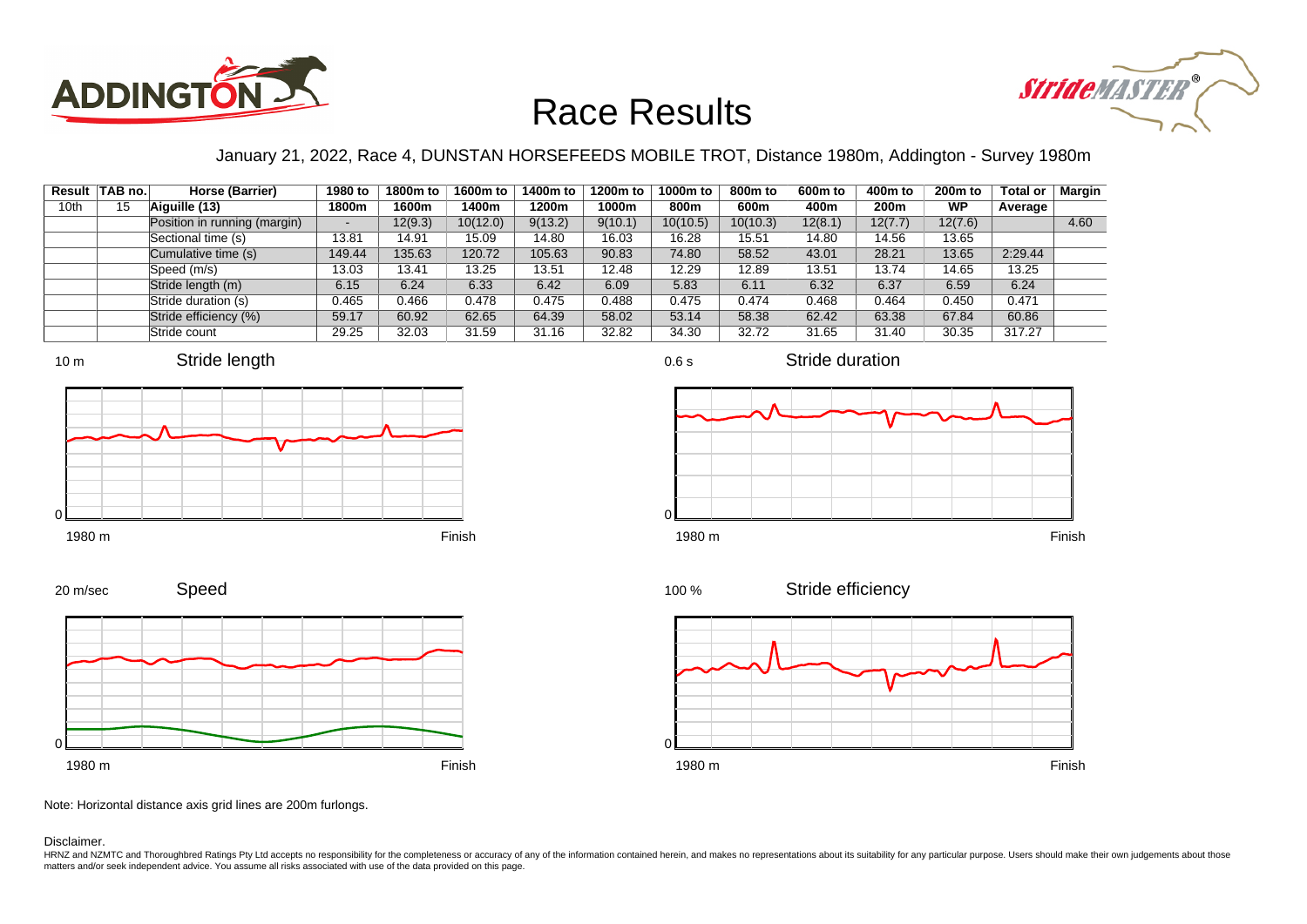



### January 21, 2022, Race 4, DUNSTAN HORSEFEEDS MOBILE TROT, Distance 1980m, Addington - Survey 1980m

|      | Result   TAB no. | Horse (Barrier)              | 1980 to | 1800m to | 1600m to | 1400m to | 1200m to | 1000m to | 800 <sub>m</sub> to | 600m to | 400m to | 200 <sub>m</sub> to | <b>Total or</b> | Margin |
|------|------------------|------------------------------|---------|----------|----------|----------|----------|----------|---------------------|---------|---------|---------------------|-----------------|--------|
| 11th |                  | Kowhai Sundown (8)           | 1800m   | 1600m    | 1400m    | 1200m    | 1000m    | 800m     | 600m                | 400m    | 200m    | <b>WP</b>           | Average         |        |
|      |                  | Position in running (margin) |         | 9(5.4)   | 12(12.8) | 12(18.1) | 12(16.2) | 12(12.7) | 12(11.7)            | 11(7.9) | 11(6.0) | 10(5.6)             |                 | 5.30   |
|      |                  | Sectional time (s)           | 13.23   | 15.70    | 15.77    | 15.00    | 15.38    | 16.15    | 15.23               | 14.57   | 14.50   | 14.05               |                 |        |
|      |                  | Cumulative time (s)          | 149.58  | 136.35   | 120.65   | 104.88   | 89.88    | 74.50    | 58.35               | 43.12   | 28.55   | 14.05               | 2:29.58         |        |
|      |                  | Speed (m/s)                  | 13.61   | 12.74    | 12.68    | 13.33    | 13.00    | 12.38    | 13.13               | 13.73   | 13.79   | 14.23               | 13.24           |        |
|      |                  | Stride length (m)            | 5.93    | 5.84     | 5.86     | 6.22     | 6.10     | 5.87     | 6.01                | 6.06    | 6.09    | 6.32                | 6.03            |        |
|      |                  | Stride duration (s)          | 0.443   | 0.458    | 0.462    | 0.466    | 0.469    | 0.474    | 0.458               | 0.441   | 0.441   | 0.444               | 0.455           |        |
|      |                  | Stride efficiency (%)        | 54.88   | 53.21    | 53.73    | 60.42    | 58.09    | 53.88    | 56.52               | 57.33   | 57.89   | 62.47               | 56.76           |        |
|      |                  | Stride count                 | 30.37   | 34.27    | 34.11    | 32.16    | 32.80    | 34.06    | 33.26               | 33.02   | 32.86   | 31.63               | 328.54          |        |















Speed 20 m/sec



Note: Horizontal distance axis grid lines are 200m furlongs.

Disclaimer.

HRNZ and NZMTC and Thoroughbred Ratings Pty Ltd accepts no responsibility for the completeness or accuracy of any of the information contained herein, and makes no representations about its suitability for any particular p matters and/or seek independent advice. You assume all risks associated with use of the data provided on this page.

0.6 s

Stride duration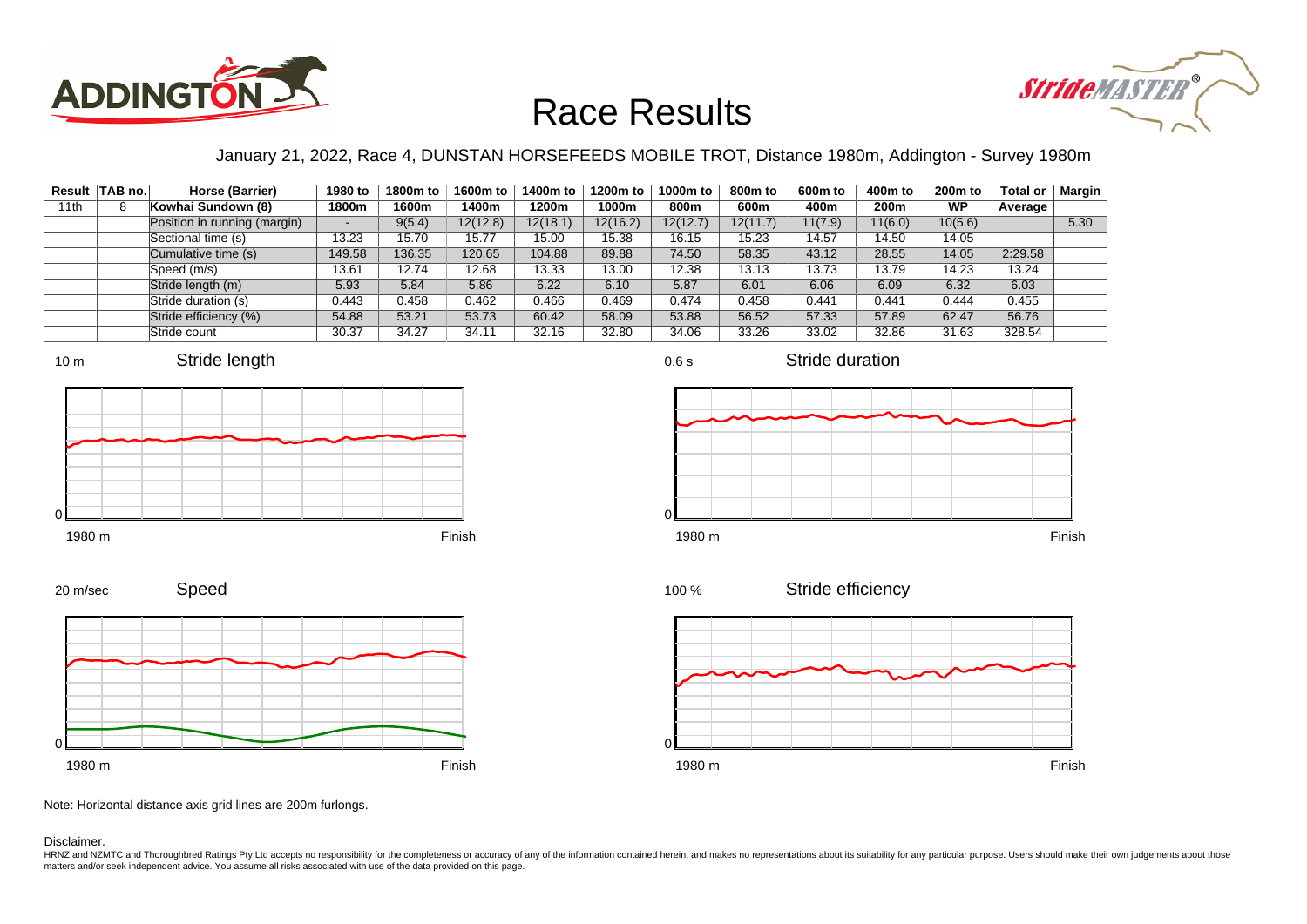



### January 21, 2022, Race 4, DUNSTAN HORSEFEEDS MOBILE TROT, Distance 1980m, Addington - Survey 1980m

|                  | Result TAB no. | Horse (Barrier)              | 1980 to | 1800m to | 1600m to | 1400m to | 1200m to | 1000m to | 800m to | 600 <sub>m</sub> to | 400m to | 200 <sub>m</sub> to | <b>Total or</b> | Margin |
|------------------|----------------|------------------------------|---------|----------|----------|----------|----------|----------|---------|---------------------|---------|---------------------|-----------------|--------|
| 12 <sub>th</sub> |                | Global Flight (4)            | 1800m   | 1600m    | 1400m    | 1200m    | 1000m    | 800m     | 600m    | 400m                | 200m    | <b>WP</b>           | Average         |        |
|                  |                | Position in running (margin) |         | 3(0.3)   | 3(3.7)   | 4(5.8)   | 5(6.0)   | 6(6.7)   | 7(6.1)  | 8(5.5)              | 9(5.1)  | 11(6.1)             |                 | 6.70   |
|                  |                | Sectional time (s)           | 12.43   | 15.03    | 15.23    | 15.35    | 16.08    | 16.21    | 15.77   | 14.81               | 14.74   | 14.18               |                 |        |
|                  |                | Cumulative time (s)          | 149.83  | 137.40   | 122.37   | 107.14   | 91.79    | 75.71    | 59.50   | 43.73               | 28.92   | 14.18               | 2:29.83         |        |
|                  |                | Speed (m/s)                  | 14.48   | 13.31    | 13.13    | 13.03    | 12.44    | 12.34    | 12.68   | 13.50               | 13.57   | 14.10               | 13.22           |        |
|                  |                | Stride length (m)            | 5.97    | 6.13     | 6.14     | 6.15     | 5.92     | 5.80     | 5.88    | 6.10                | 6.13    | 6.08                | 6.03            |        |
|                  |                | Stride duration (s)          | 0.419   | 0.461    | 0.467    | 0.472    | 0.476    | 0.470    | 0.464   | 0.451               | 0.452   | 0.431               | 0.456           |        |
|                  |                | Stride efficiency (%)        | 55.64   | 58.67    | 58.82    | 59.12    | 54.71    | 52.65    | 54.01   | 58.11               | 58.77   | 57.72               | 56.77           |        |
|                  |                | Stride count                 | 30.16   | 32.64    | 32.60    | 32.52    | 33.80    | 34.45    | 34.02   | 32.80               | 32.61   | 32.91               | 328.51          |        |









1980 m Finish







Speed 20 m/sec



Note: Horizontal distance axis grid lines are 200m furlongs.

Disclaimer.

HRNZ and NZMTC and Thoroughbred Ratings Pty Ltd accepts no responsibility for the completeness or accuracy of any of the information contained herein, and makes no representations about its suitability for any particular p matters and/or seek independent advice. You assume all risks associated with use of the data provided on this page.

0.6 s

Stride duration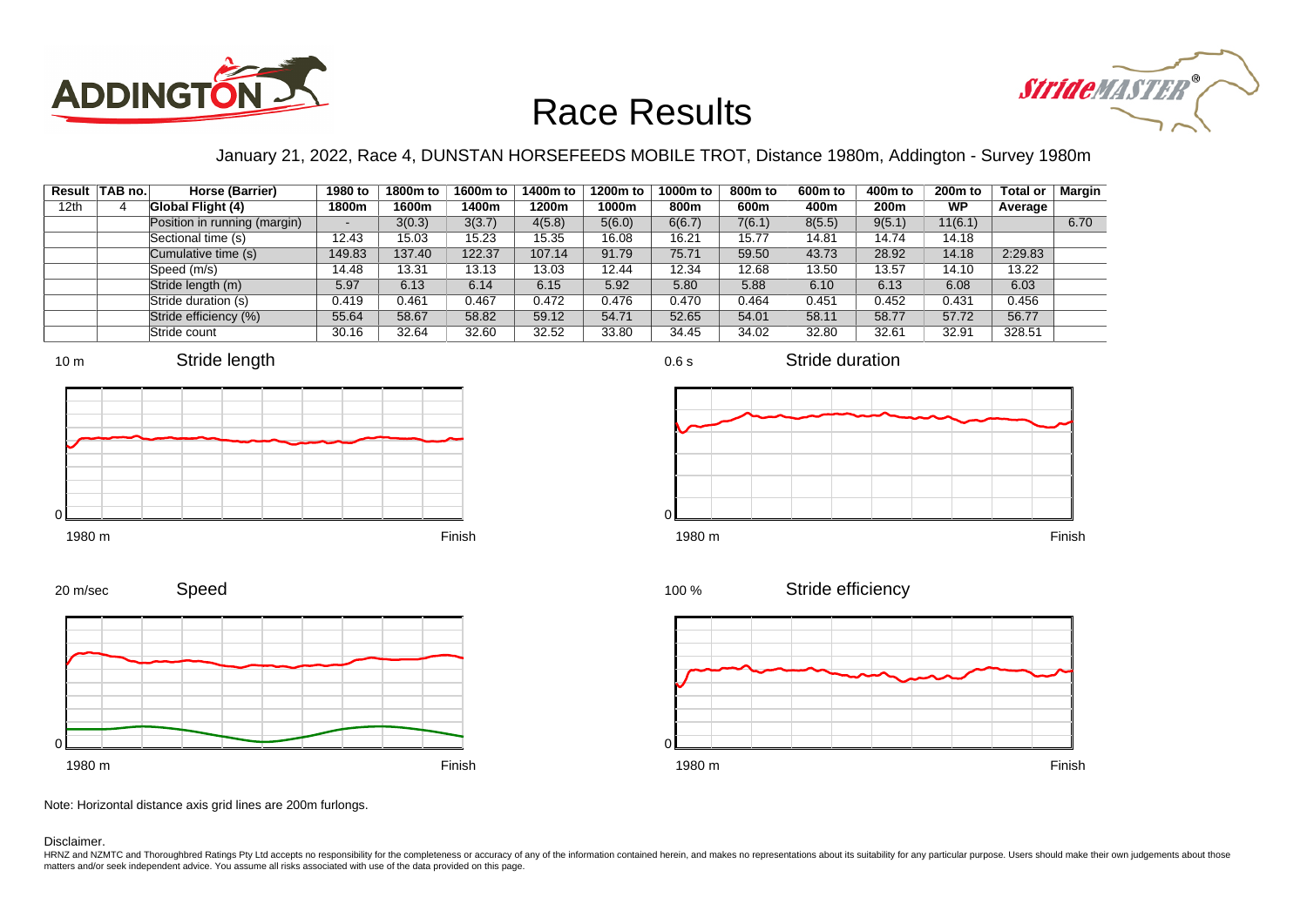



### January 21, 2022, Race 4, DUNSTAN HORSEFEEDS MOBILE TROT, Distance 1980m, Addington - Survey 1980m

|                  | Result   TAB no. | Horse (Barrier)              | 1980 to                  | 1800m to | 1600m to | 1400m to | 1200m to | 1000m to | 800m to  | 600 <sub>m</sub> to | 400m to  | 200 <sub>m</sub> to | <b>Total or</b> | Margin |
|------------------|------------------|------------------------------|--------------------------|----------|----------|----------|----------|----------|----------|---------------------|----------|---------------------|-----------------|--------|
| 13 <sub>th</sub> |                  | Murano (2)                   | 1800m                    | 1600m    | 1400m    | 1200m    | 1000m    | 800m     | 600m     | 400m                | 200m     | <b>WP</b>           | Average         |        |
|                  |                  | Position in running (margin) | $\overline{\phantom{a}}$ | 14(19.3) | 14(23.2) | 13(23.6) | 13(20.2) | 13(15.1) | 13(14.8) | 13(11.3)            | 13(12.6) | 13(16.5)            |                 | 20.00  |
|                  |                  | Sectional time (s)           | 15.45                    | 15.10    | 14.97    | 14.74    | 15.11    | 16.27    | 15.29    | 15.09               | 15.23    | 14.96               |                 |        |
|                  |                  | Cumulative time (s)          | 152.21                   | 136.76   | 121.66   | 106.69   | 91.95    | 76.84    | 60.57    | 45.28               | 30.19    | 14.96               | 2:32.21         |        |
|                  |                  | Speed (m/s)                  | 11.65                    | 13.25    | 13.36    | 13.57    | 13.24    | 12.29    | 13.08    | 13.25               | 13.13    | 13.37               | 13.01           |        |
|                  |                  | Stride length (m)            | 5.70                     | 5.74     | 5.85     | 5.94     | 5.93     | 5.57     | 5.71     | 5.79                | 5.79     | 5.90                | 5.79            |        |
|                  |                  | Stride duration (s)          | 0.427                    | 0.433    | 0.438    | 0.438    | 0.448    | 0.453    | 0.436    | 0.437               | 0.441    | 0.442               | 0.445           |        |
|                  |                  | Stride efficiency (%)        | 50.72                    | 51.47    | 53.47    | 55.13    | 54.86    | 48.47    | 50.95    | 52.30               | 52.44    | 54.44               | 52.39           |        |
|                  |                  | Stride count                 | 31.59                    | 34.85    | 34.19    | 33.67    | 33.75    | 35.91    | 35.03    | 34.57               | 34.52    | 33.88               | 341.96          |        |









Stride duration





Speed 20 m/sec



Note: Horizontal distance axis grid lines are 200m furlongs.

#### Disclaimer.